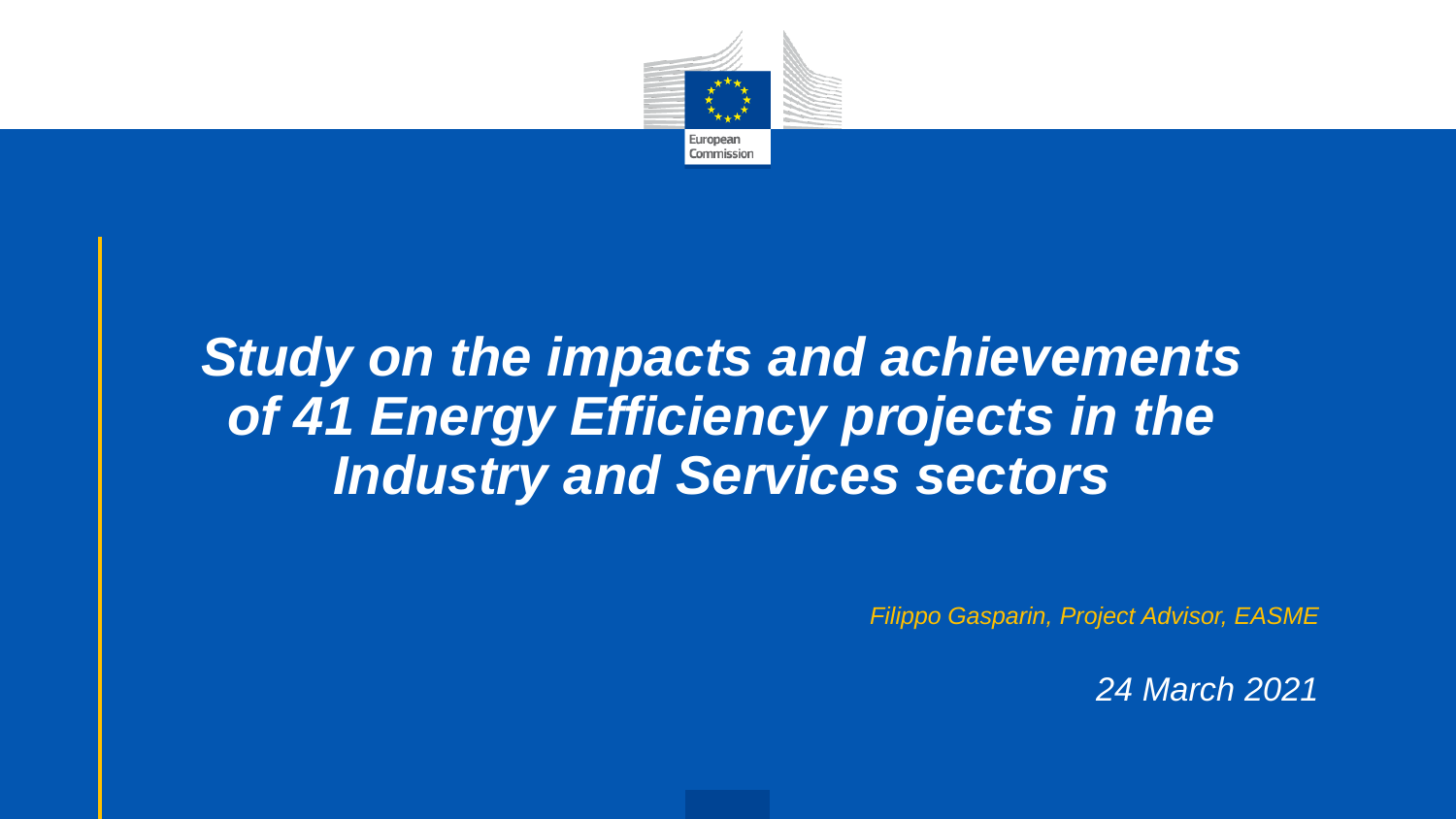### The service contract at glance

**Title:** Assessment and Communication of Relevant EU-funded Projects Supporting the Market Uptake of Energy Efficiency Measures in Industry and Services

**Starting and ending date**: November 2019 – May 2021

**Service provider:** Ricardo Energy & Environment

**Overall aim:**

- ➢To carry out an **in-depth assessment on the results** achieved by the 41 selected projects.
- ➢To **collect evidence on the role played by the projects in promoting energy efficiency investments at company level** both *within* and *after* the project duration.
- ➢To identify particular **market's priorities and content gaps** to be addressed in the forthcoming EU programmes to tackle the global challenges ahead *(e.g. digitalisation, electrification, industrial symbiosis)* as well as to identify a number of **policy recommendations**.

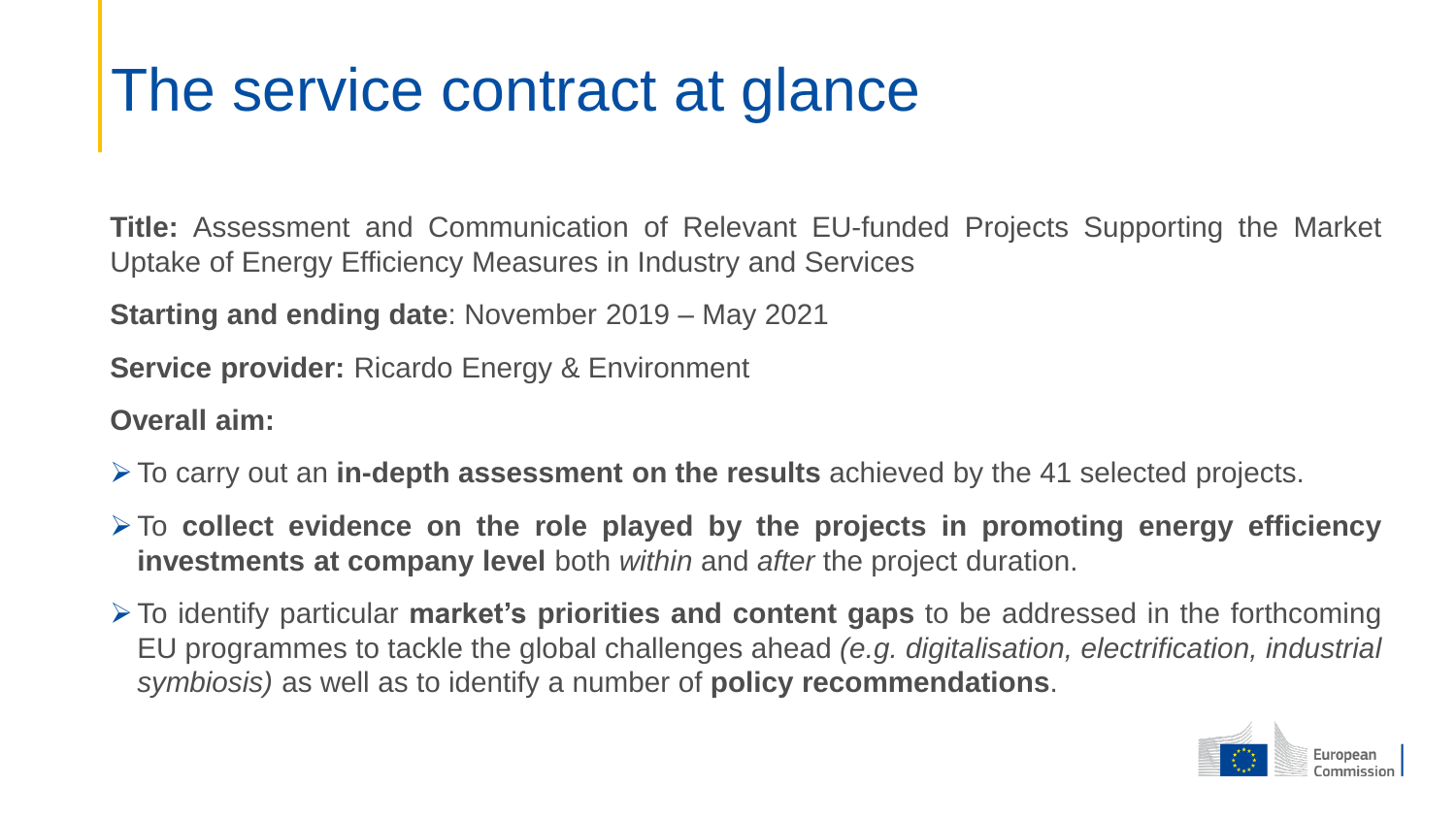## The performed tasks

- ➢ Literature review of existing studies, papers dealing with EE in the Industry and Service sectors
- ➢ Review the relevant documents and deliverables (e.g DoA, interim/final project reports, PA's assessment)
- ➢ Conducted **phone-call interviews** with relevant stakeholders and EASME project officers as well as conducted as well as **site visits** (semi-structured interviews) to identify Success stories
- ➢ Carrying out an **Industry Stakeholder Survey** to collect the market views on the most pressing challenges and needs in view of the Clean Energy Transition of the Industry and Services Sectors

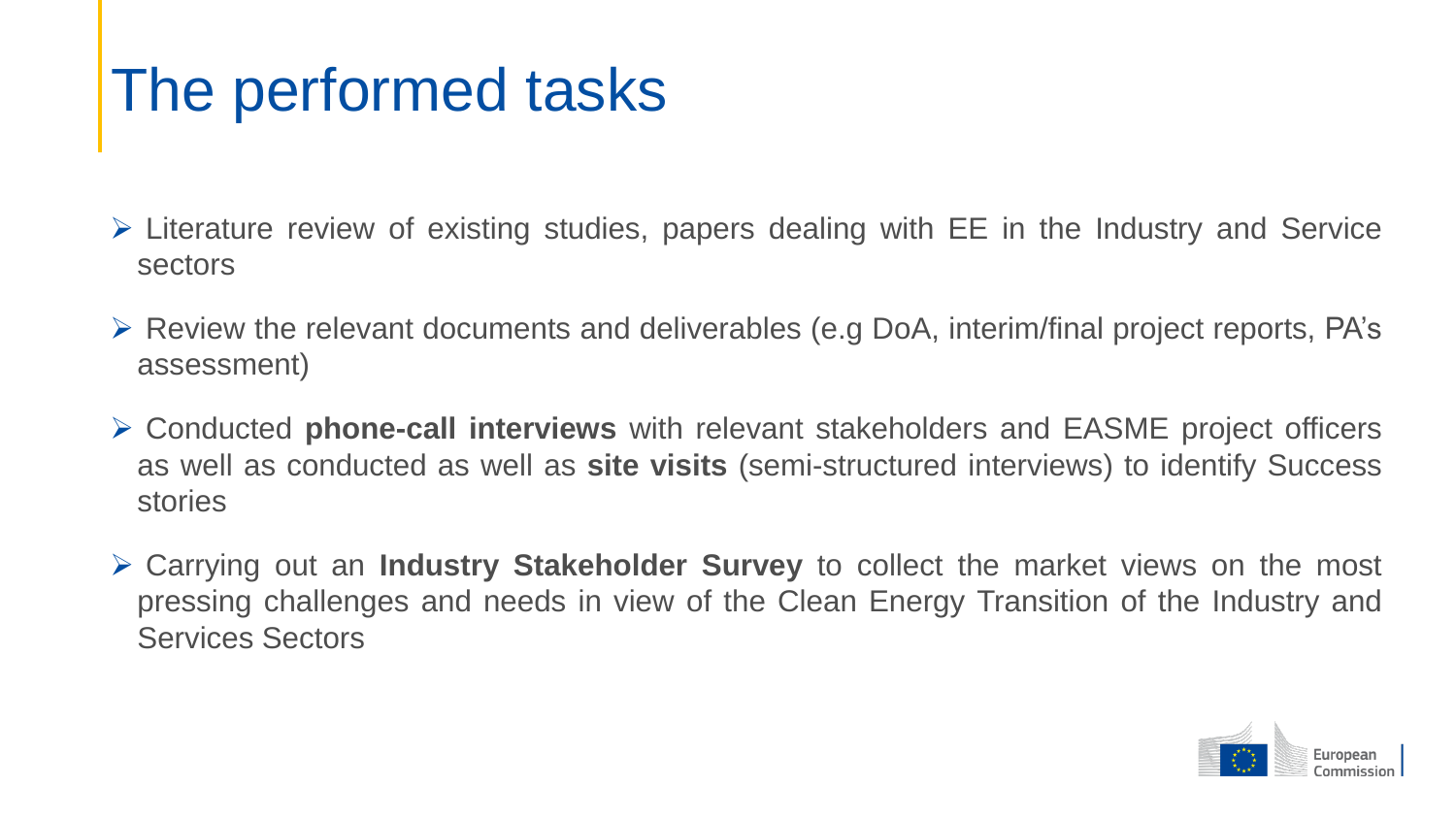# The 41 analysed EU funded projects

➢ **15 H2020 (2014-2020):** STEAM-UP, ENERWATER, EE-METAL, SCOoPE, Energywater, WaterWatt, INDUCE, M-Benefits, EUREMnext, IMPAWATT, SPEEDIER, SMEmPower Efficiency, E2DRIVER, ICCEE and INNOVEAS

➢ **26 IEE II (2007-2013):** CHANGE, FOUNDRYBENCH, CARE+, SURFENERGy, EU Plast Voltage, REG Cep, EINSTEIN II, IND-ECO, ERASME, CODE2, ECOinFlow, PINE, SESEC, COOLSAVE, GO-ECO, EE Music, TESLA, GREENFOODS, Night Hawks, SPICE3, EUREM Plus, SET, EECC, SME EnergyChekUp, STEEEP and **EMSPI** 

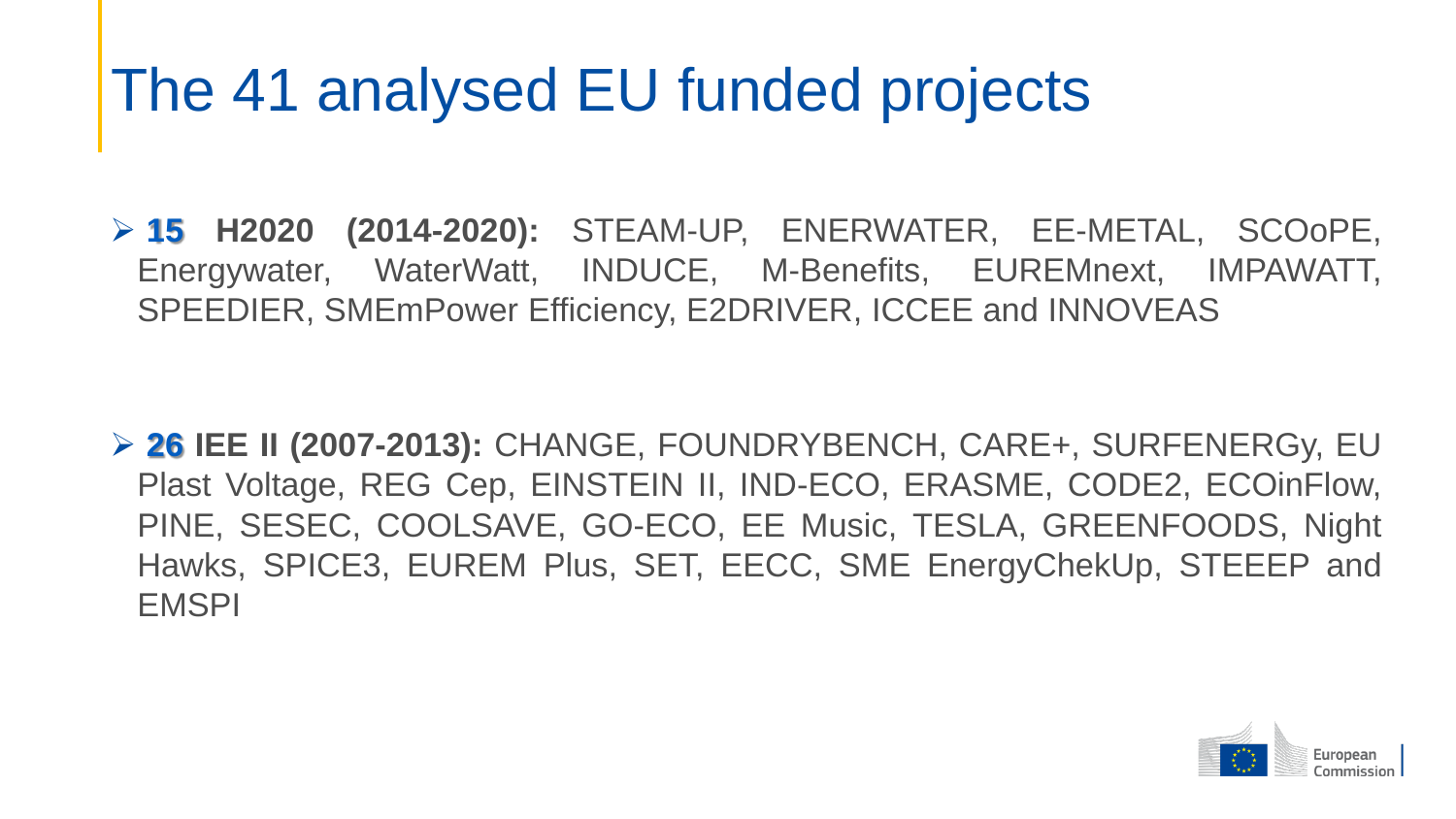## The common implemented measures

- Fostering the **market uptake** of **cost-effective energy efficiency measures**
- Developing **new skills** and **capacities** for **market stakeholders**
- Supporting the definition of **standards** and **benchmarks**
- Supporting the **policy implementation** of art.8 of the EED

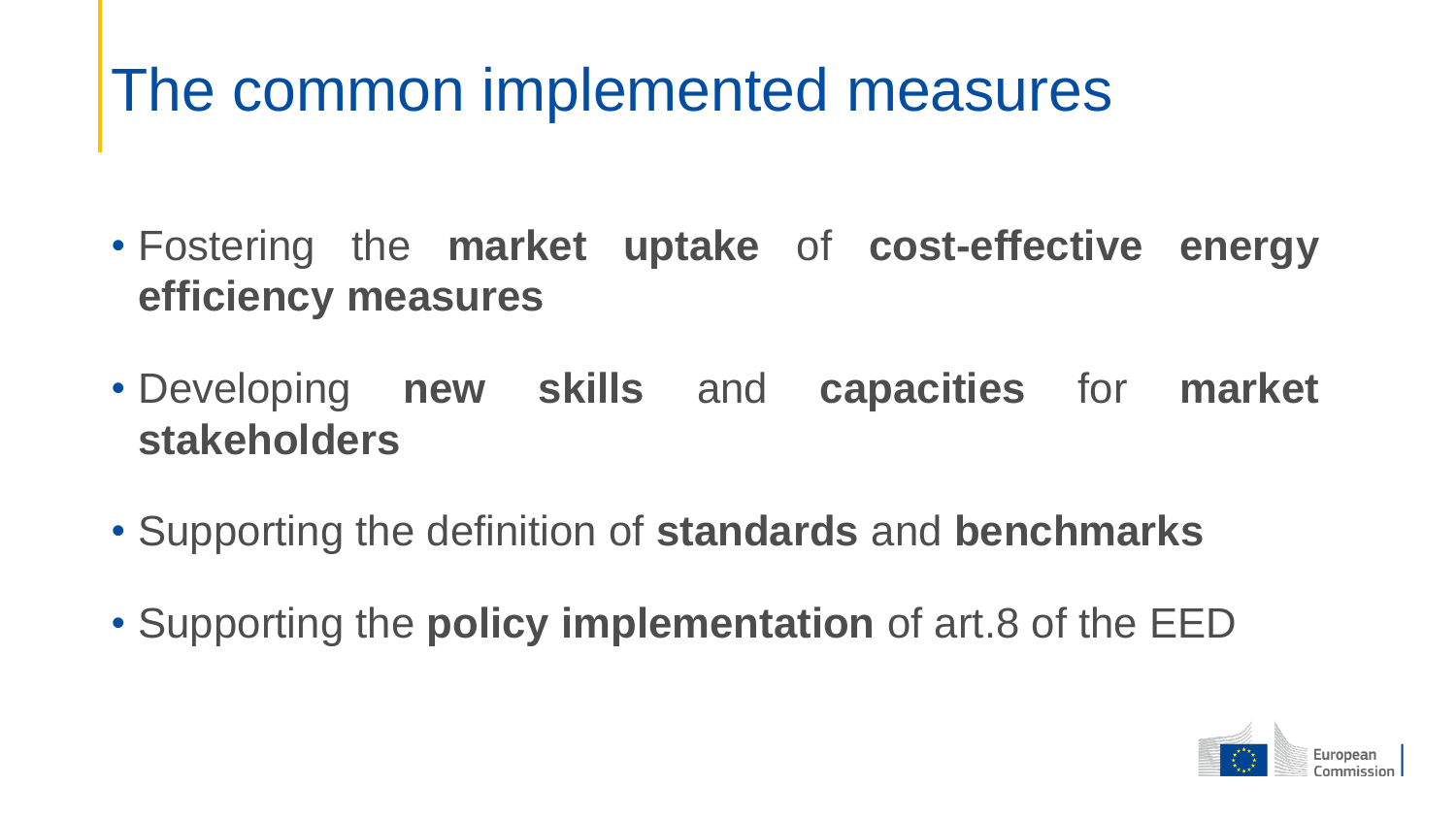# The structure of the Final Study

#### ➢ *A literature review*

- ➢ *The Methodology overview*
- ➢ *The impacts of the 41 projects within and after the project duration (e.g.: energy savings, GHG reduction, Investments triggered, market stakeholders with increased capacity etc)*

#### ➢ *A number of success stories*

- ➢ *The results of the Industry Stakeholder Survey*
- ➢ *Contribution to the 2030 and 2050 climate and energy targets*
- ➢ *Lesson learnt and recommendations*